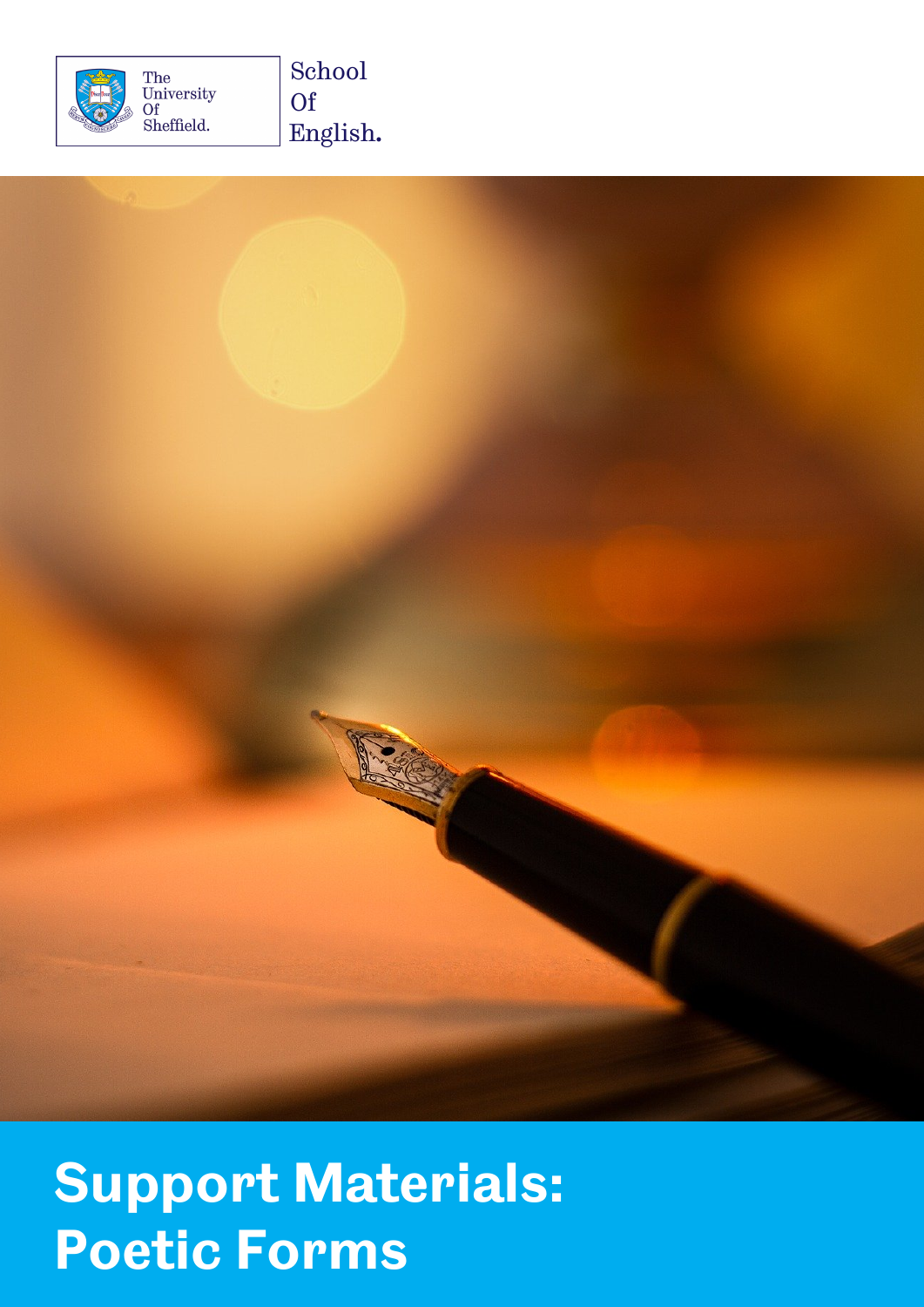## **Poetic Form**

Poetic forms come with baggage: the associations that they have built up over the years, even centuries. This handout looks at some of the poetic forms that you're likely to meet.

**Ballad metre** has alternating lines of eight and six syllables. Only the shortest lines (the even ones) rhyme, e.g.

 When fishes flew and forests walked And figs grew upon thorn, Some moment when the moon was blood Then surely I was born. (G.K. Chesterton, 'The Donkey')

Ballad metre is often used in traditional ballads. As it uses fairly short lines, it has quite a fast pace and is useful for telling a story in verse. The Romantic poets (e.g. Wordsworth and Coleridge) were keen on ballad metre because they associated it with the language and poetry of 'ordinary' people.

**Sonnets** are one of the most easily recognisable and long-lasting poetic forms. These are fourteen lines long, and have an intricate rhyme scheme. Usually, particularly in older sonnets (from the sixteenth to nineteenth centuries), each line is also ten syllables long. The commonest form in English is the English or Shakespearean sonnet, e.g.

|    | My mistress' eyes are nothing like the sun;      |   |
|----|--------------------------------------------------|---|
|    | Coral is far more red than her lips' red;        | B |
|    | If snow be white, why then her breasts are dun;  | A |
|    | If hairs be wires, black wires grow on her head. | B |
|    | I have seen roses damasked, red and white,       |   |
|    | But no such roses see I in her cheeks,           |   |
|    | And in some perfumes is there more delight       |   |
| 8  | Than in the breath that from my mistress reeks.  |   |
|    | I love to hear her speak, yet well I know        | F |
|    | That music hath a far more pleasing sound;       |   |
|    | I grant I never saw a goddess go:                |   |
| 12 | My mistress when she walks treads on the ground. |   |
|    | And yet, by heaven, I think my love as rare      | G |
|    | As any she belied with false compare.            | G |
|    | (Shakespeare, Sonnet 130)                        |   |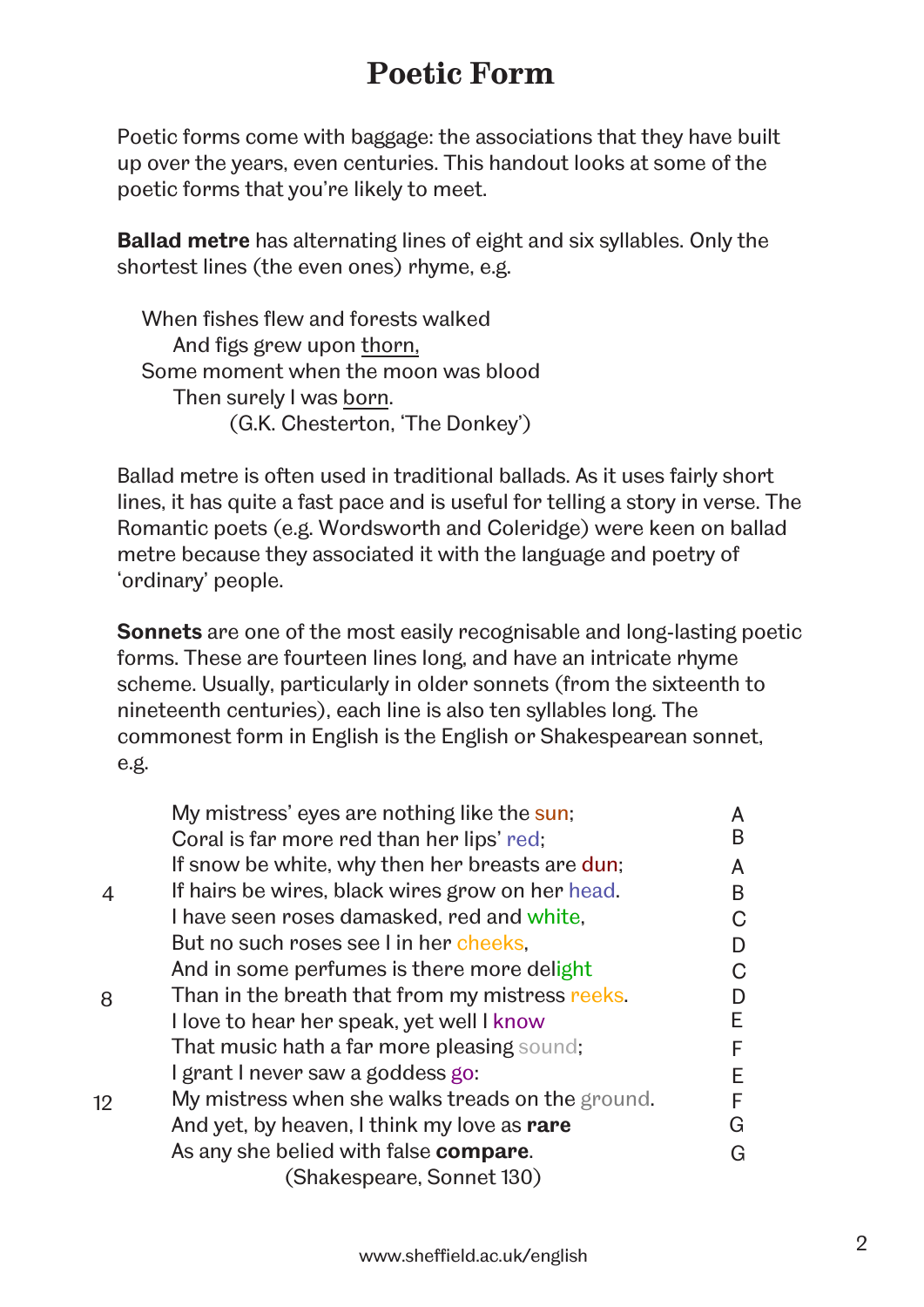Each rhyme has been given a letter (A-G). The poem is typical of the English sonnet form, which breaks down into three sets of four alternately-rhymed lines (quatrains), rhyming ABAB CDCD EFEF, and a rhyming couplet, GG. The couplet stands out after all those alternate rhymes: it has a finality at the end of the poem, bringing it to a conclusion. Couplets can also act like sound-bites: memorable chunks of so-called wisdom to take away.

Sonnets are strongly associated with love poetry (as in the example above). However, poets sometimes turn that association on its head. For example, Wilfred Owen's 'Futility' [\(englishverse.com/poems/futility\)](https://englishverse.com/poems/futility) is a sonnet about a soldier who has died of hypothermia. Some of its power comes from the fact that Owen is using a form associated with love to write about an unnatural death. That poem departs from the sonnet tradition in other ways too: it uses partial rhymes, and doesn't have a neat couplet at the end. Its lines are also shorter than the standard ten syllables, so that it seems more fragile. It's also broken in two, so that it comes as two sets of seven lines.

It's worth keeping an eye out for when poets write against the tradition they're working in, as Owen does in 'Futility'.

**Blank verse** is unrhymed iambic pentameter. Iambic pentameter describes a line of ten syllables, where the beat tends to fall on the even syllables, e.g.

He jests at scars that never felt a wound*.* (Shakespeare, Romeo and Juliet)

The stressed syllables are underlined. This is an extremely regular line of iambic pentameter (its regularity may suggest something about Romeo's determined composure at this moment: he's not going to be riled by his friend). If every line was that regular, though, the verse would start to sound very dull and probably a bit ridiculous, so poets do vary it. It's the dominant pattern of unstressed/stressed unstressed/stressed etc. that makes it iambic.

Since blank verse doesn't rhyme, it tends to sound a bit more 'natural' than rhymed verse.

**Free verse** – which doesn't have fixed patterns of rhyme or rhythm – has even fewer constraints than blank verse. Take Langston Hughes poem 'I, Too':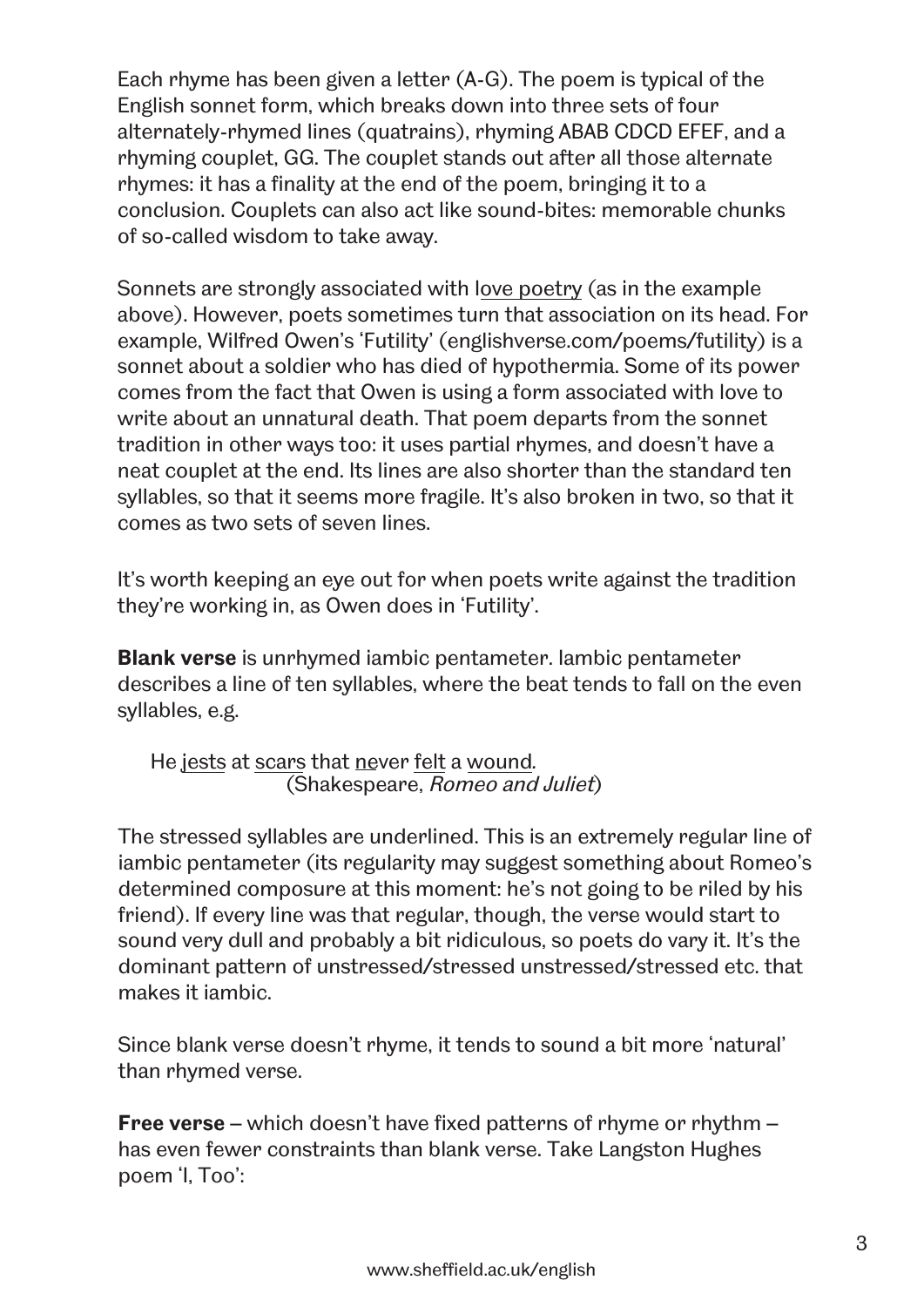I, too, sing America.

I am the darker brother. They send me to eat in the kitchen When company comes, But I laugh, And eat well, And grow strong.

Tomorrow, I'll sit at the table When company comes. Nobody'll dare Say to me, 'Eat in the kitchen,' Then.

Besides, They'll see how beautiful I am And be ashamed –

I, too, am America.

Hughes' poem doesn't use rhyme, and has lines and stanzas (groupings of lines) of different lengths. The rejection of constraints of rhyme, rhythm, and strict poetic form is very fitting in a poem about freedom. However, the poem still uses patterning, particularly different types of **repetition.**

Lots of poetic techniques rely on repetition, including rhythm and rhyme. Other types of repetition include:

• **refrains**: a phrase or couple of lines that are repeated at intervals (in songs, this would be called a chorus). In Hughes' poem, 'I, too, ....

America' acts like a refrain, but there's a twist, as between the two instances, the speaker changes from singing America ('I ... sing America') to being America ('I ... am America').

Look out for the ways in which refrains can change meaning across a poem. They don't need to alter any words to do this: the context can be sufficient for them to take on new meaning, as in Thomas Wyatt's poem 'In [aeternum' \(http://www.shakespeares-sonnets.com/Archive/](http://www.shakespeares-sonnets.com/Archive/Wyatt6.htm) Wyatt6.htm) where the refrain 'in aeternum' (which means 'in eternity') shifts from indicating the hope that the speaker has in true and lasting love, to their rejection of that idea.